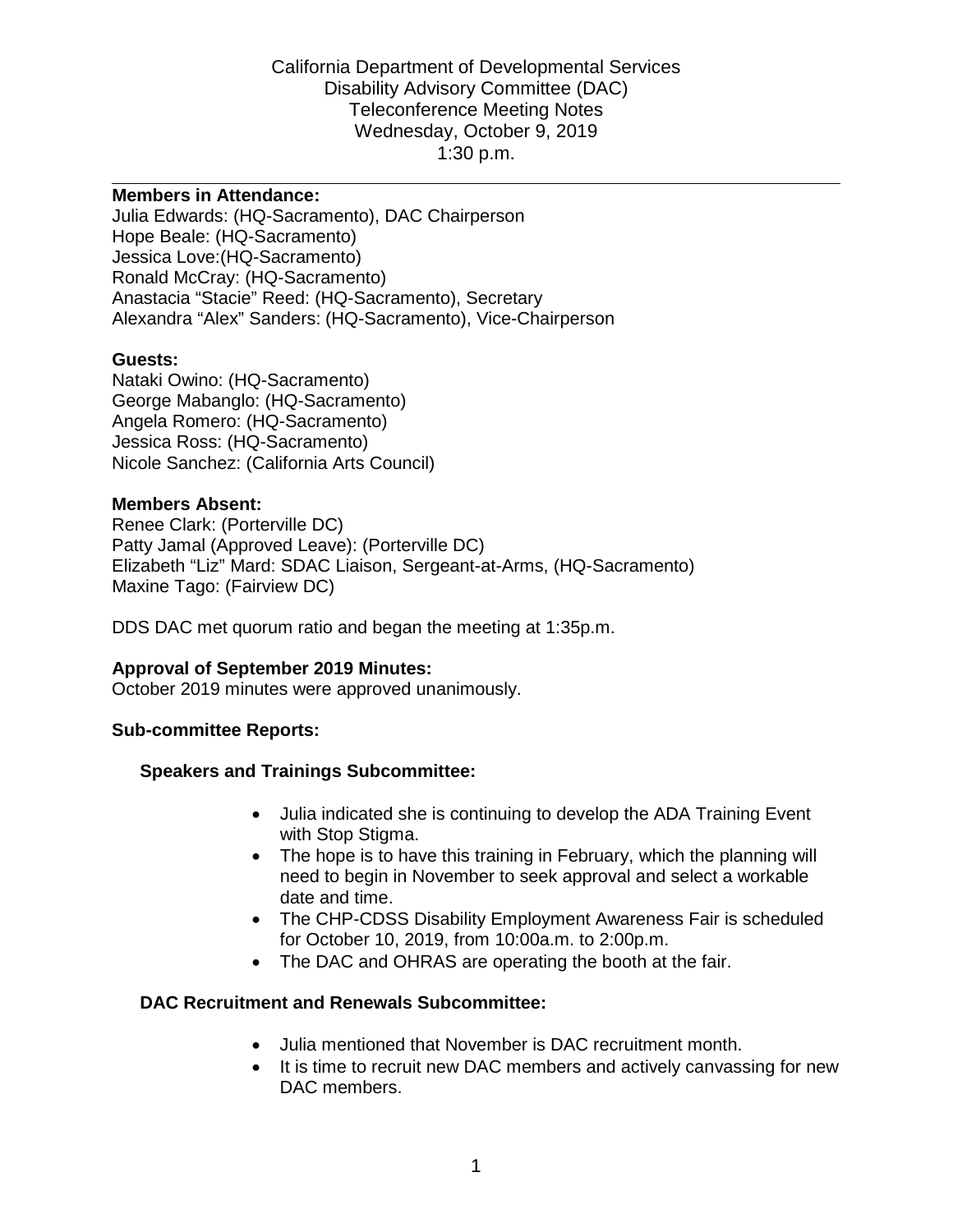- With the renewal of the general DAC email box, we now have the ability to manage our own recruitment process.
- Julia and Alex are working with OHRAS to approve the recruitment process to originate from DDS DAC and then have OHRAS assist in the processing of them through the Director's office.
- Updates to come at the next meeting.

# **Signage and Logo Subcommittee:**

- Julia mentioned that logo development for DAC has been tabled for January 2020.
- Ingrid had sent this to the Director's office prior to her departure.
- Alex is investigating further to find out where it is in the process.

# **ADA Taskforce Subcommittee:**

- Julia stated that the efforts are ongoing to identify ADA noncompliance issues around the Bateson Building.
- Ron joined the taskforce for a sweep of the building this month and was able to inspect areas that female members have no access. His feedback was helpful to add to the list of ADA issues mounting in the Bateson Building.
- Julia also mentioned that the toilet paper dispenser in the ladies' room on the third floor has been deemed ADA compliant even though it is still an obstruction for users of the ADA stall.
- This is in contradiction to a similar fix made in a restroom on the second floor.
- The Bateson Building manager stated that if documentation about the fix on the second floor can be provided, DGS will reconsider the decision to fix to the stall on the third floor.

## **DDS DAC Homepage Subcommittee:**

- Julia reported that during a meeting last month, IDT has agreed to making the requested changes to the DAC homepage.
- DDS DAC subcommittee has held one meeting to discuss how the homepage should look and is continuing to have further development meetings.
- More development is needed however. The page will be broken down into tabs (i.e. agendas, minutes, events, etc).

## **Annual By-Law Review Subcommittee:**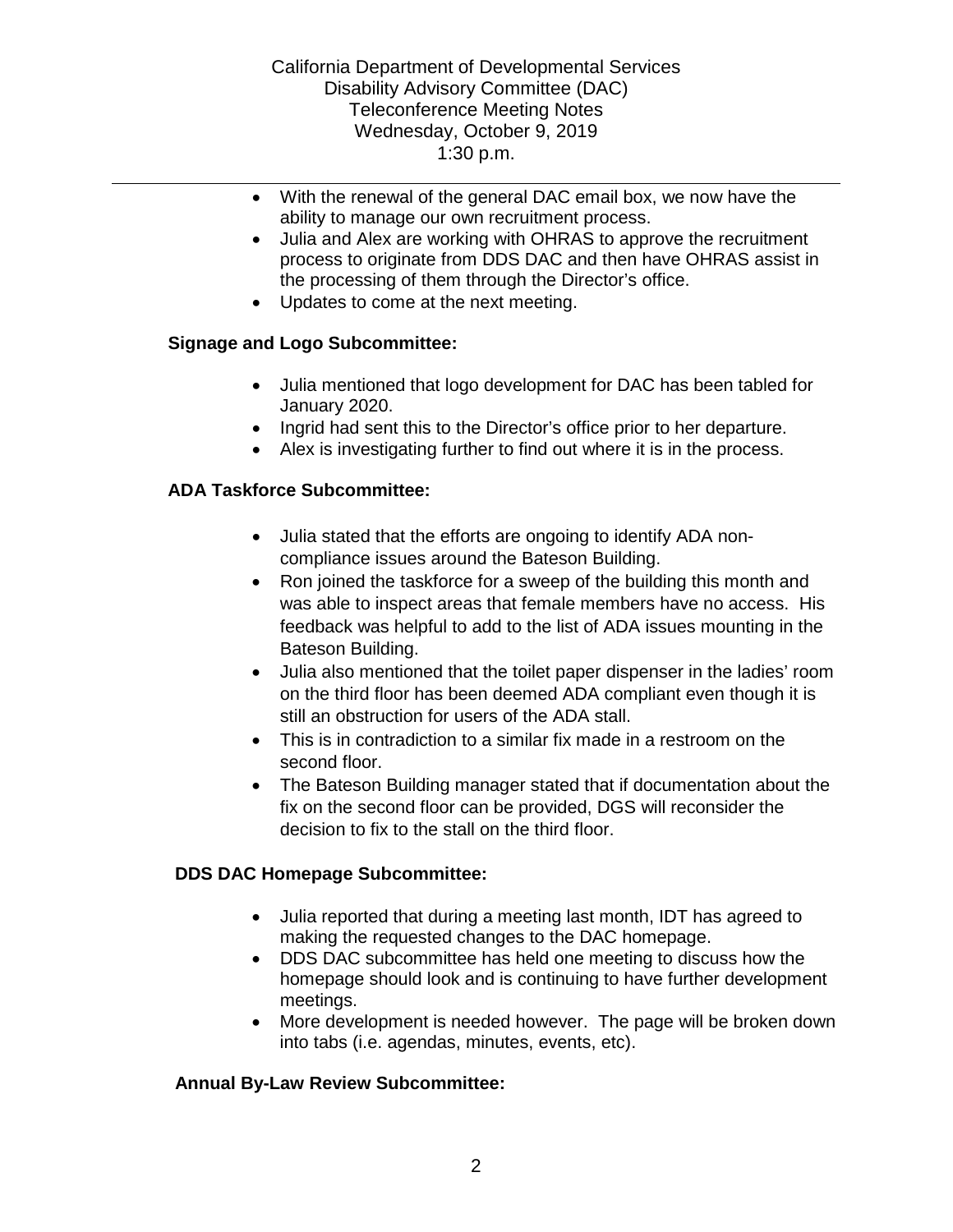- Julia advised that she, Alex and Stacie have volunteered for this subcommittee.
- Hope also volunteered at this meeting.
- Alex will be setting up a time to meet to begin the annual review of these by-laws and learn how to add in a section for fostering the DDS/CAC Charter.

# **DDS CAC DAC Charter Committee:**

- Julia stated that this subcommittee will be tabled for the next meeting as there is no CAC representative today's this meeting.
- Alex is setting up a meeting in the next month to meet with the CAC to further develop the MOU. This will be presented at the next DAC meeting to vote on.

### **Announcements**

**N/A**

### **Old Business**

## **DAC Action Log:**

- Julia shared a sample of the DAC Action Log and explained that it was created for providing the DAC guidance on which projects require approval of DDS upper management and which projects that the DAC can act on independently.
- The log also provides timelines for moving and developing projects.
- John Doyle has approved it, and Julia is asking for DAC members to review for any additions and deletions.
- Alex mentioned that the development of this tool is ongoing and can be reviewed over time for any additions and deletions, as necessary.
- Jessica Love thought it was a very helpful tool for the DAC.

### **New Business**

## **DAC Goals for 2020:**

Julia called for some brainstorming for the DAC's goals for 2020. Ideas included:

- Increase public speaking events.
- Commitment to carrying out *Provenance*, the DAC's traveling art piece about silent disabilities.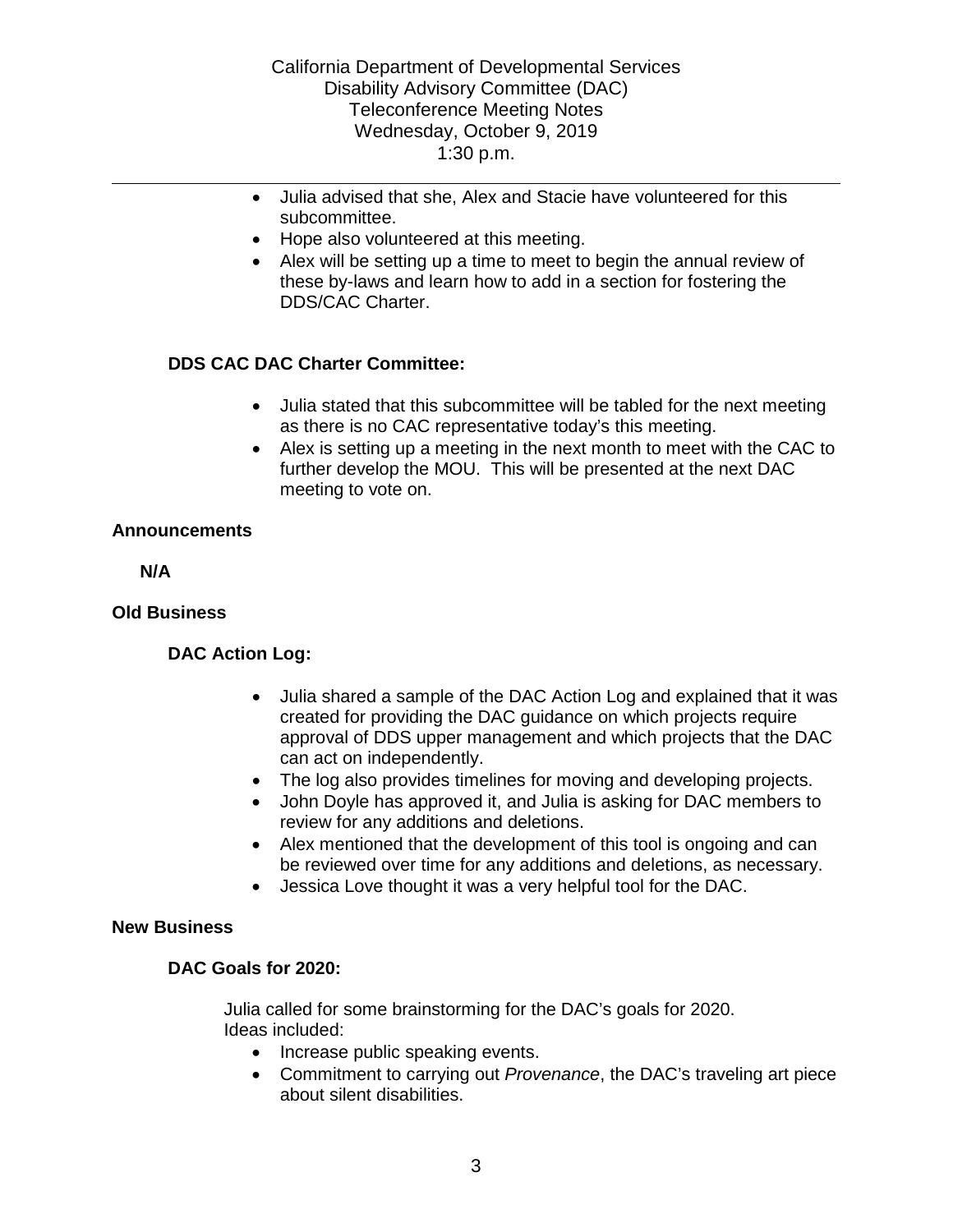- Get the DAC webpage up and running.
- Continue to develop ticketing system with Customer Support to manage ADA issues within the Bateson Building and Allenby buildings. This is contingent on Customer Support taking a more active role at Building Manager's meeting.
- Develop collaboration plan and steps towards CAC's independence.
- Consider developing a subcommittee to develop trainings about Trauma Informed Care in the workplace.
	- o Jessica Ross suggested looking at personality tests that Office of Protective Services recently took to develop understanding and smooth interactions within the section. She said it was helpful to see how staff approached each other. DAC members also talked about other personality tests, such as the Colors test, and Enneagram.

### **SDAC Candidate Nominations:**

- Julia shared that Eric Nelson, the State's Disability Action Committee Chair, is stepping down and that two new candidates, Eduardo Juarez and Bobbie Dutta, are campaigning for the post.
- Julia asked that DAC members review the handout provided and vote for their preferred candidate.
- A Survey Monkey will be provided to members for this purpose in October.

## **Open Agenda:**

- Julia announced that OHRAS had put out the annual CALhr disability survey on Oasis. Hope felt that the survey did not serve silent disabilities well.
- Discussion was held on how to incorporate this into the DAC 2020 goals.
- Julia announced the results of the survey to consider moving the date and time of DAC's meetings.
- The DAC overwhelmingly voted to move the meetings to the second Tuesday of the month at 10:00AM.
- Julia called for a motion to approve this decision, an unknown DAC member seconded motion, and the DAC approved the decision.
- Julia will work on making the changes to the calendar through outlook and invite DAC members and guests to the new meeting time and date.